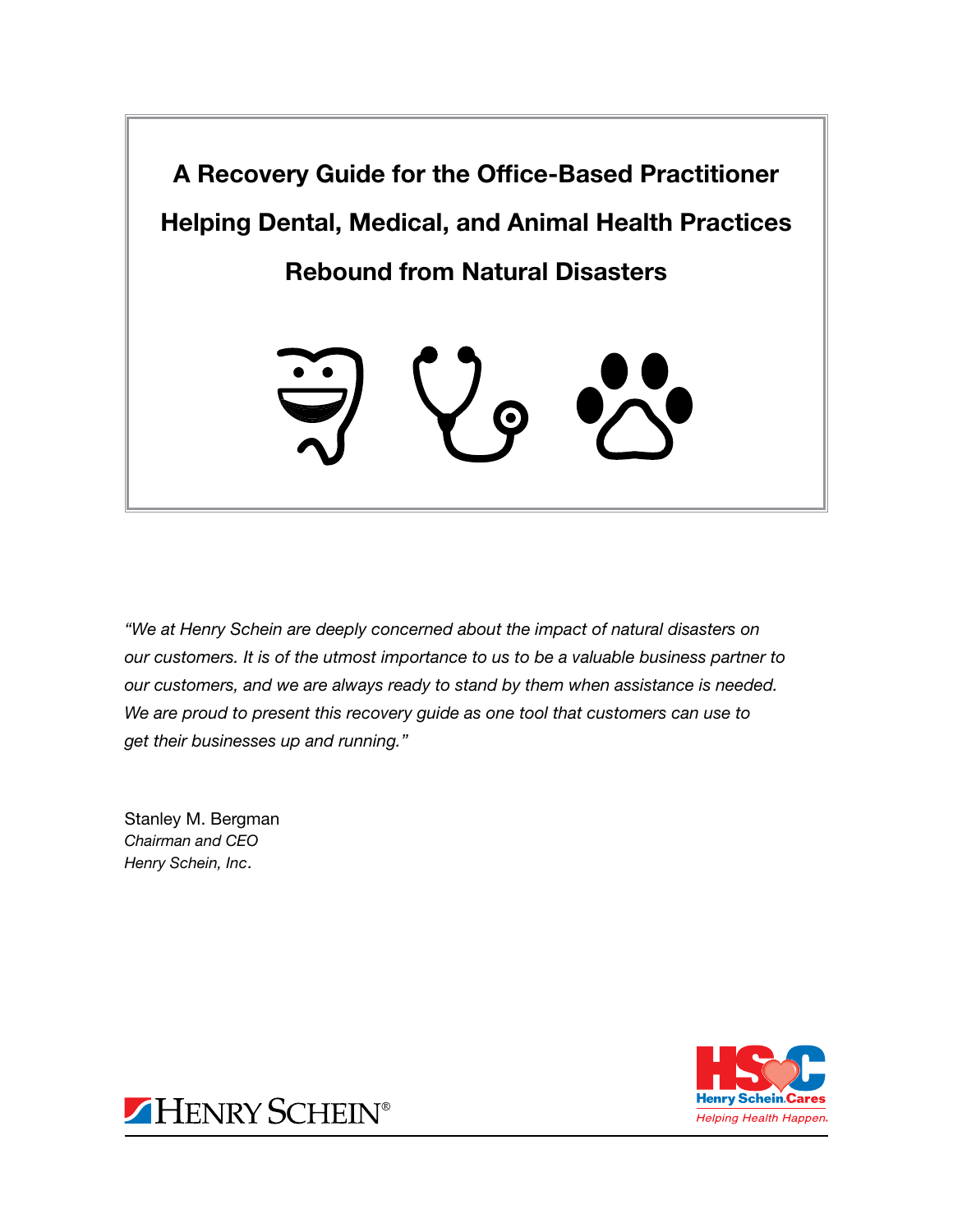

First came the disaster, and now comes the challenge of rebuilding a small business. This concise guidebook provides the office-based practitioner with advice, information, and links to resources inside and outside of Henry Schein that can help accelerate the process of getting a business back to full production.

### *First Actions*

- 1. Contact your insurance company. They are a big priority when there is material damage to your practice.
- 2. Photograph and chronicle the damage. Have an independent record of what occurred. See below for more guidance on chronicling the cost.
- 3. Connect. Use your cell phone number as your business number, if need be. Update your website with contact information and/or changes of venue.
- 4. Inform. Think about your customers and team members, and anticipate their concerns. Update your social media pages to keep customers current on your practice.
- 5. Money. Call your bank, your credit card companies, and other lenders (for equipment or practice financing). Ask about deferring payments, extended grace periods, and waivers of fees.
- 6. Call suppliers. Discuss how to work together. Convey what you need to re-open, and what you can manage financially, particularly since you will likely have insurance claims pending.
- 7. Think long-term. Will you use the rebuilding to make changes you have wanted to make? This will help keep you from getting discouraged.
- 8. Use our government. Federal, state, and local governments have considerable resources at its disposal to help the small-business owner get back to business.





*A Recovery Guide for the Office-Based Practitioner*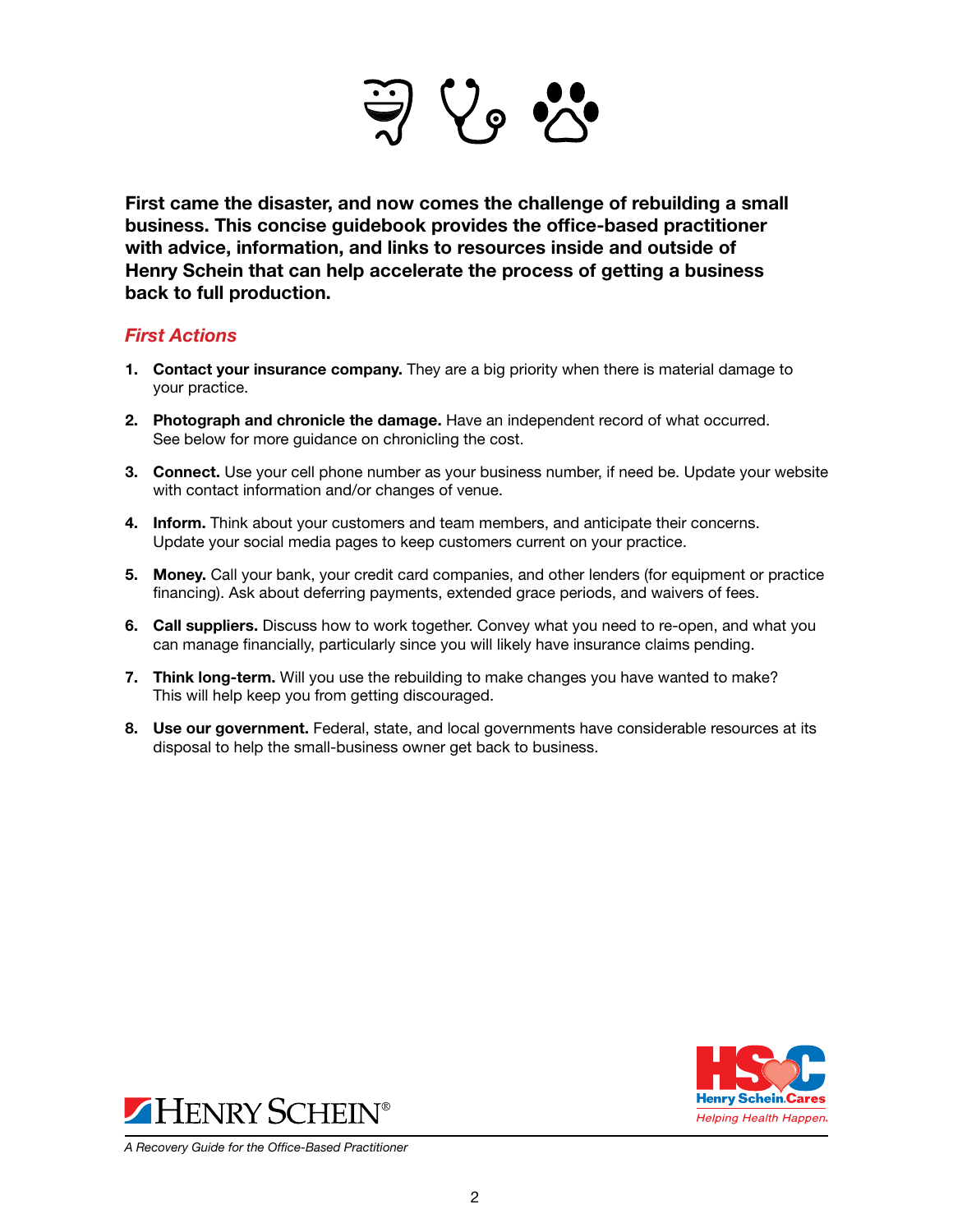

# *Chronicling the Cost*

It's good practice for tax and insurance purposes to set up an internal expense account to record the following items:

- Reimbursable employee travel and lodging expenses associated with the event
- Rental charges for office space, equipment, supplies, generators, and fuel
- Additional communication costs, including off-site connections, VPN connections, etc.
- Employee costs in excess of normal hours associated with the event
- Any other cost incurred to minimize revenue loss or to keep operations functioning

# *Federal Resources*

Federal Emergency Management Agency / [www.fema.gov](http://www.fema.gov) / 1-800-621-3362

U.S. Small Business Administration / [www.sba.gov](http://www.sba.gov) / Disaster Recovery Assistance: [https://www.sba.gov/tools/sba-learning-center/training/disaster-recovery-guide-sbas](https://www.sba.gov/tools/sba-learning-center/training/disaster-recovery-guide-sbas-disaster-assistance-programs)[disaster-assistance-programs](https://www.sba.gov/tools/sba-learning-center/training/disaster-recovery-guide-sbas-disaster-assistance-programs)

Internal Revenue Service / [www.irs.gov](http://www.irs.gov) / Tax Relief in Disaster Situations: [www.irs.gov/uac/Tax-Relief-in-Disaster-Situations](http://www.irs.gov/uac/Tax-Relief-in-Disaster-Situations)

DisasterAssistance.gov / [www.DisasterAssistance.gov](http://www.DisasterAssistance.gov) / Website provides information on how to get help from the U.S. Government before, during, and after a disaster.

Centers for Disease Control and Prevention / Instructions on cleaning up your office after a disaster, such as how to remove drywall, clean surfaces, etc. / [http://www.cdc.gov/niosh/topics/emres/flood.html](https://www.cdc.gov/niosh/topics/emres/flood.html)





*A Recovery Guide for the Office-Based Practitioner*